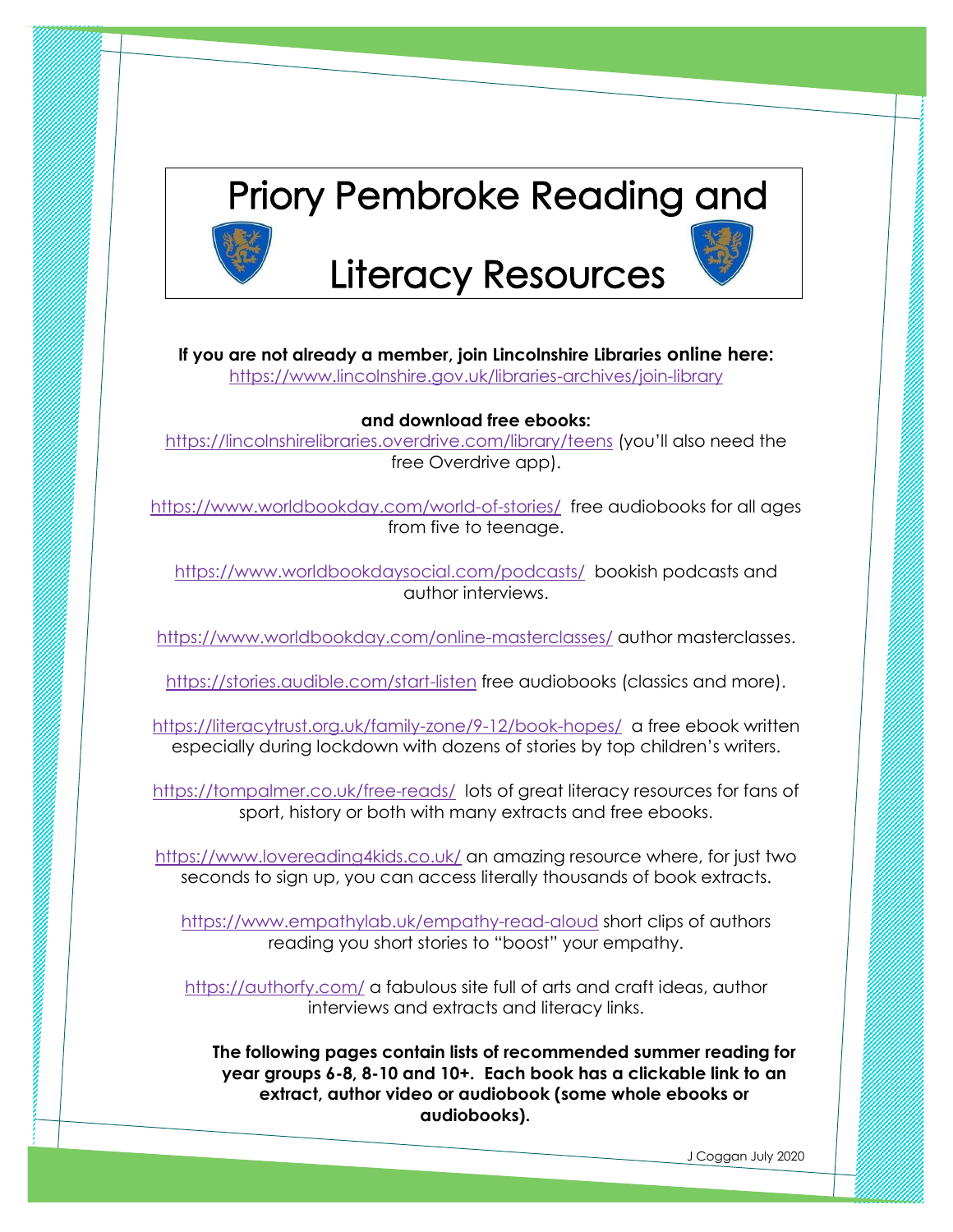### Priory Pembroke Years 6-8 Recommended Reading

**RANDAR MANAGERINAL PROPERTY** 

[Skellig](https://amzn.eu/0Sdr0Me) or Kit's [Wilderness](https://amzn.eu/9joCPDl) by David Almond \*

[A Library of Lemons](https://amzn.eu/4aW2Sag) by Jo Cotterill \*

[The Skylarks' War](https://cdn.waterstones.com/images/1/4518/skylarkswar%20chap1%20extract.pdf) by Hilary McKay \*\*

[War Horse](https://www.worldbookday.com/wp-content/uploads/2014/02/Warhorse.pdf) by Michael Morpurgo \*\*

[When We Were Warriors](https://amzn.eu/9aZMTem) – Emma Carroll \*\*

[Armistice Runner](https://www.barringtonstoke.co.uk/books/armistice-runner/) & [D-Day Dog](https://www.barringtonstoke.co.uk/books/d-day-dog/) by Tom Palmer \*\*

[The Boy at the Back of the Class](https://amzn.eu/4R8em81) by Onjali Rauf

[Warrior Boy](https://www.chickenhousebooks.com/wp-content/uploads/2018/05/Warrior-Boy_SAMPLE.pdf) by Virginia Clay

[Cloudburst](https://amzn.eu/gAFshkt) by Wilbur Smith

[Ghost Boys](https://amzn.eu/bYu9EpT) by Jewell Parker Rhodes

[Murder Most Unladylike](https://amzn.eu/5z9rX7m) series by Robin Stevens [\(audio extract here\)](https://soundcloud.com/penguin-books/murder-most-unladylike-by-robin-stevens-audiobook-extract-read-by-gemma-chan)

[The Crossover](https://amzn.eu/46VBFyg) & [Booked](https://amzn.eu/gwAGW92) by Kwame Alexander

**[Troofriend](https://nosycrow.com/blog/take-a-look-inside-troofriend/) by Kirsty Applebaum** 

[Orphans of the Tide](https://www.penguin.co.uk/articles/children/2020/jan/orphans-of-the-tide-struan-murray-extract.html) by Struan Murray

[Speechless](https://amzn.eu/1fCNTX2) by Kate Darbishire

**CONTRACTOR CONTRACTOR** 

[Not My Fault](https://issuu.com/nosycrow/docs/repro_notmyfault_prelims_hi-res/8) by Cath Howe [\(audio extract here\)](https://soundcloud.com/nosycrow/not-my-fault-preview)

[Rumblestar](https://amzn.eu/iJG36fV) by Abi Elphinstone [\(free whole audiobook here\)](https://www.worldbookday.com/stories/rumblestar-by-abi-elphinstone/)

[Comic Classics: Great Expectations](https://youtu.be/ZJ3Vd1UC2wc) by Charles Dickens and Jack Noel

 Key \* will complement year 7's first novel study in English \*\* will complement year 8's first novel study in English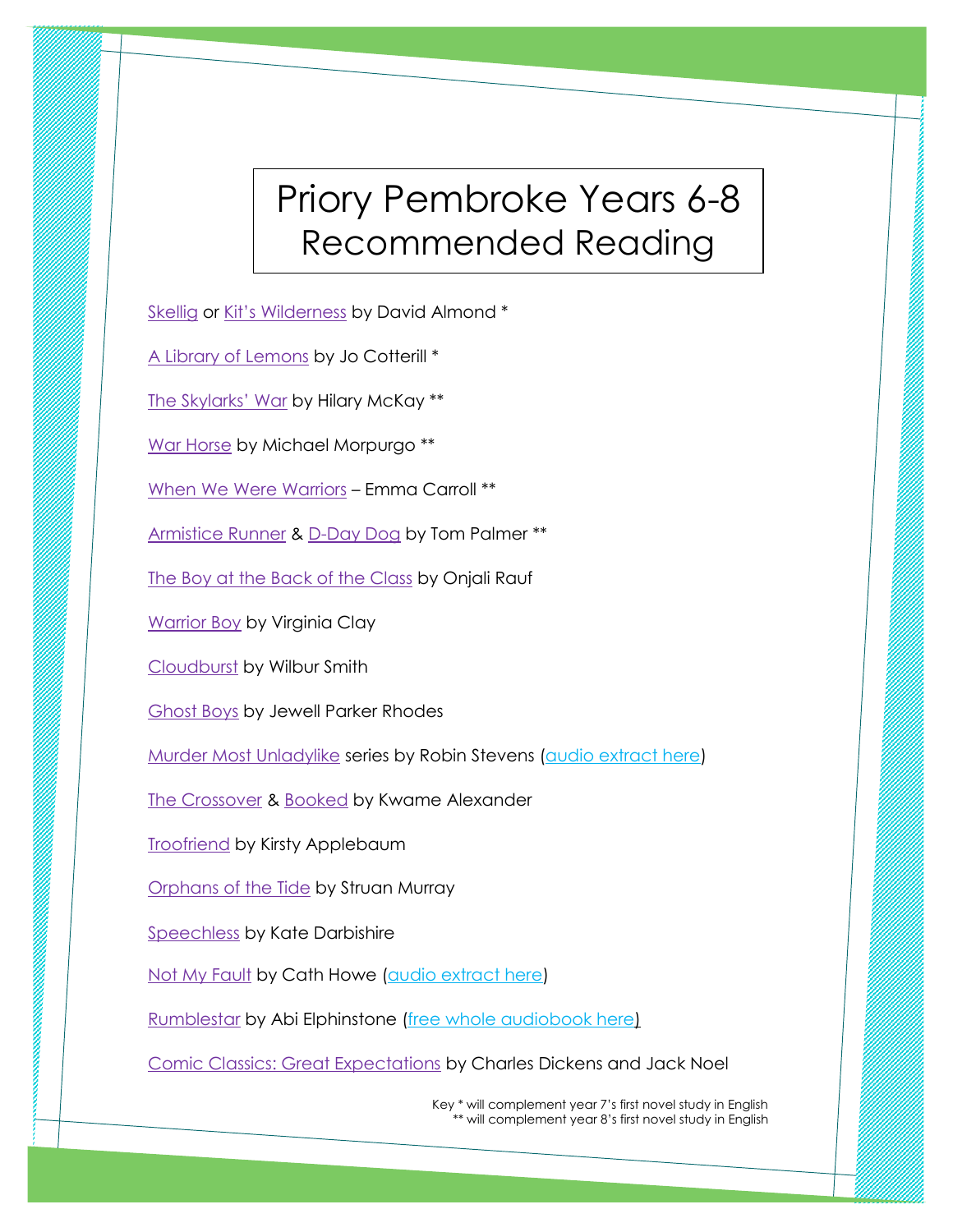# Priory Pembroke Years 8-10 Recommended Reading

**Manazara Manazara Manazara Katsa Bandara Katsa Bandara Katsa Bandara Katsa Bandara Katsa Bandara Katsa Bandara K** 

[Lies We Tell Ourselves](https://amzn.eu/5RKdSuM) by Robin Talley \* [Thicker Than Water by Anne Cassidy \\*](https://www.barringtonstoke.co.uk/books/thicker-water/) [Brock by Anthony McGowan](https://www.barringtonstoke.co.uk/books/brock/) \* [Ketchup Clouds](https://amzn.eu/al3oca6) by Annabel Pitcher \* **[The Last Paper Crane](https://youtu.be/ifTHESE2H38) by Kerry Drewery** [Long Way Down](https://youtu.be/iF5MRMtpEcI) by Jason Reynolds [Nowhere on Earth](https://amzn.eu/8TjjHon) by Nick Lake [Girl, Missing](https://amzn.eu/5jfEghh) series by Sophie McKenzie [Between Shades of Grey](https://amzn.eu/d7O3BEs) & [Salt to the Sea](https://amzn.eu/907zS1M) by Ruta Sepetys [Moonrise](https://amzn.eu/3EHx7xW) by Sarah Crossan [Gone series](https://www.worldbookday.com/wp-content/uploads/2014/02/Gone.pdf) by Michael Grant [The Enemy series](https://soundcloud.com/penguin-books/charlie-higson-the-enemy) by Charlie Higson [Jane Eyre: A Retelling](https://www.barringtonstoke.co.uk/books/jane-eyre-a-retelling/) by Tanya Landman [The Night Diary](https://soundcloud.com/penguin-audio/the-night-diary-by-veera) by Veera Hiranandani [Counting by 7s](https://amzn.eu/dqsb6h1) by Holly Goldberg Sloan [Robin Hood](https://www.muchamore.com/robinhood) by Robert Muchamore [The Secret Diary of Adrian Mole](https://amzn.eu/i1QKsEX) aged 133/4by Sue Townsend [The Bombs That Brought Us Together](https://amzn.eu/6fFfH9K) by Brian Conaghan

**Barbara Barbara Barbara Barbara Barbara Barbara Barbara Barbara Barbara Barbara Barbara Barbara Barbara Barbara** 

Key \* will complement year 9's first novel study in English